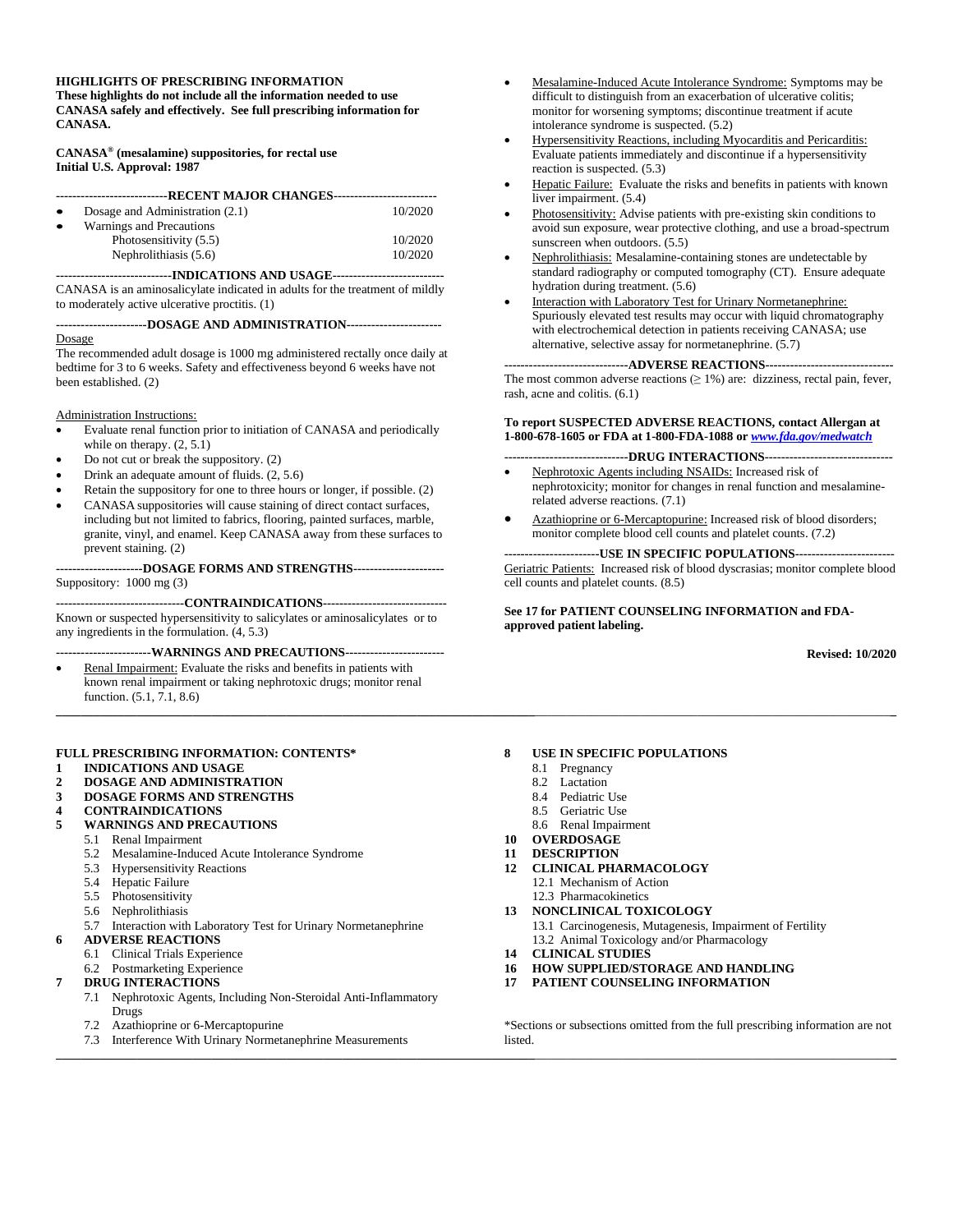## **FULL PRESCRIBING INFORMATION**

### <span id="page-1-0"></span>**1 INDICATIONS AND USAGE**

CANASA is indicated in adults for the treatment of mildly to moderately active ulcerative proctitis.

## <span id="page-1-1"></span>**2 DOSAGE AND ADMINISTRATION**

#### Dosage

The recommended dosage of CANASA in adults is 1000 mg administered rectally once daily at bedtime for 3 to 6 weeks depending on symptoms and sigmoidoscopic findings. Safety and effectiveness of CANASA beyond 6 weeks have not been established.

Administration Instructions:

- Evaluate renal function prior to initiation of CANASA therapy *[see Warnings and Precautions (5.1)]*.
- Do not cut or break the suppository.
- Retain the suppository for one to three hours or longer, if possible.
- Drink an adequate amount of fluids *[see Warnings and Precautions (5.6)]*
- If a dose of CANASA is missed, administer as soon as possible, unless it is almost time for next dose. Do not use two CANASA suppositories at the same time to make up for a missed dose.
- CANASA suppositories will cause staining of direct contact surfaces, including but not limited to fabrics, flooring, painted surfaces, marble, granite, vinyl, and enamel. Keep CANASA away from these surfaces to prevent staining.

## <span id="page-1-2"></span>**3 DOSAGE FORMS AND STRENGTHS**

CANASA Suppository: 1000 mg mesalamine in a bullet shaped, light tan to grey suppository.

## <span id="page-1-3"></span>**4 CONTRAINDICATIONS**

CANASA is contraindicated in patients with known or suspected hypersensitivity to salicylates or aminosalicylates or to any ingredients in the suppository vehicle *[see Warnings and Precautions (5.3), Adverse Reactions (6.2), and Description (11)]*.

# <span id="page-1-4"></span>**5 WARNINGS AND PRECAUTIONS**

#### <span id="page-1-5"></span>**5.1 Renal Impairment**

Renal impairment, including minimal change disease, acute and chronic interstitial nephritis, and renal failure, has been reported in patients given products such as CANASA that contain mesalamine or are converted to mesalamine. In animal studies, the kidney was the principal organ of mesalamine toxicity *[see Adverse Reactions (6.2), Nonclinical Toxicology (13.2)]*.

Evaluate renal function prior to initiation of CANASA and periodically while on therapy.

Evaluate the risks and benefits of using CANASA in patients with known renal impairment or a history of renal disease or taking concomitant nephrotoxic drugs *[see Drug Interactions (7.1), Use in Specific Populations (8.6)].*

#### <span id="page-1-6"></span>**5.2 Mesalamine-Induced Acute Intolerance Syndrome**

Mesalamine has been associated with an acute intolerance syndrome that may be difficult to distinguish from an exacerbation of ulcerative colitis. Although the exact frequency of occurrence has not been determined, it has occurred in 3% of patients in controlled clinical trials of mesalamine or sulfasalazine. Symptoms include cramping, acute abdominal pain and bloody diarrhea, and sometimes fever, headache, malaise, pruritis, conjunctivitis, and rash. Monitor patients for worsening of these symptoms while on treatment. If acute intolerance syndrome is suspected, promptly discontinue treatment with CANASA.

# <span id="page-1-7"></span>**5.3 Hypersensitivity Reactions**

Hypersensitivity reactions have been reported in patients taking sulfasalazine. Some patients may have a similar reaction to CANASA or to other compounds that contain or are converted to mesalamine.

As with sulfasalazine, mesalamine-induced hypersensitivity reactions may present as internal organ involvement, including myocarditis, pericarditis, nephritis, hepatitis, pneumonitis and hematologic abnormalities. Evaluate patients immediately if signs or symptoms of a hypersensitivity reaction are present. Discontinue CANASA if an alternative etiology for the signs and symptoms cannot be established.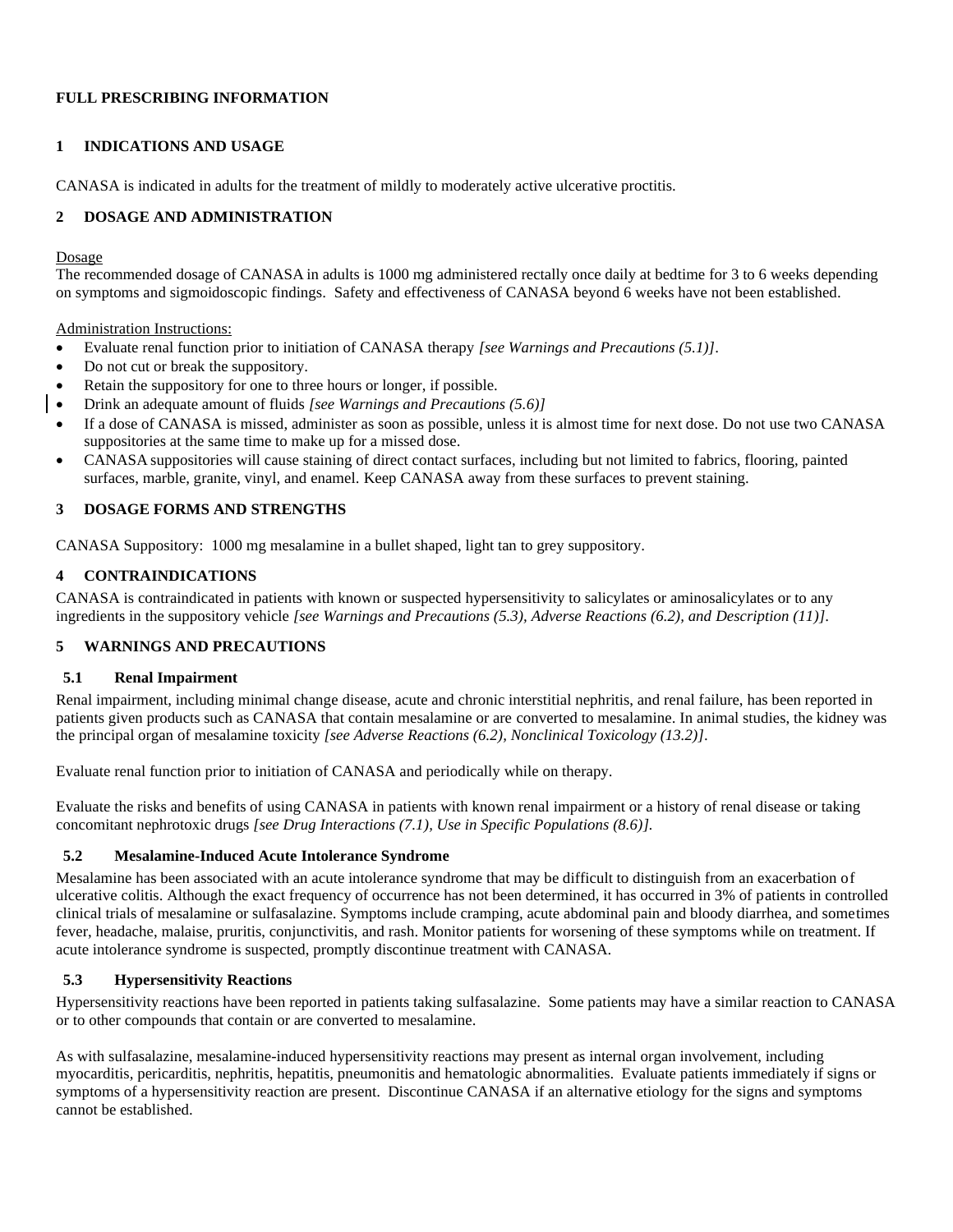## <span id="page-2-0"></span>**5.4 Hepatic Failure**

There have been reports of hepatic failure in patients with pre-existing liver disease who have been administered other products containing mesalamine. Evaluate the risks and benefits of using CANASA in patients with known liver impairment.

# <span id="page-2-1"></span>**5.5 Photosensitivity**

In patients treated with mesalamine or sulfasalazine who have pre-existing skin conditions such as atopic dermatitis and atopic eczema have reported more severe photosensitivity reactions. Advise patients to avoid sun exposure, wear protective clothing, and use a broad-spectrum sunscreen when outdoors.

## <span id="page-2-2"></span>**5.6 Nephrolithiasis**

Cases of nephrolithiasis have been reported with the use of mesalamine, including stones of 100% mesalamine content. Mesalaminecontaining stones are radiotransparent and undetectable by standard radiography or computed tomography (CT). Ensure adequate hydration during treatment with CANASA.

#### <span id="page-2-3"></span>**5.7 Interaction with Laboratory Test for Urinary Normetanephrine**

Use of mesalamine may lead to spuriously elevated test results when measuring urinary normetanephrine by liquid chromatography with electrochemical detection, because of the similarity in the chromatograms of normetanephrine and mesalamine's main metabolite, N-acetylaminosalicylic acid. Consider an alternative, selective assay for normetanephrine.

## <span id="page-2-4"></span>**6 ADVERSE REACTIONS**

The following serious or clinically significant adverse reactions are described elsewhere in labeling:

- Renal Impairment *[see Warnings and Precautions (5.1)]*
- Mesalamine-Induced Acute Intolerance Syndrome *[see Warnings and Precautions (5.2)]*
- Hypersensitivity Reactions *[see Warnings and Precautions (5.3)]*
- Hepatic Failure *[see Warnings and Precautions (5.4)]*
- Photosensitivity *[see Warnings and Precautions (5.5)]*
- Nephrolithiasis *[see Warnings and Precautions (5.6)]*

#### <span id="page-2-5"></span>**6.1 Clinical Trials Experience**

Because clinical trials are conducted under widely varying conditions, adverse reaction rates observed in the clinical trials of a drug cannot be directly compared to rates in the clinical trials of another drug and may not reflect the rates observed in practice.

The most common adverse reactions in adult patients with mildly to moderately active ulcerative proctitis in double-blind, placebocontrolled trials are summarized in the Table 1 below.

#### **Table 1: Adverse Reactions Occurring in More Than 1% of Mesalamine Suppository Treated Patients (Comparison to Placebo)**

| <b>Symptom</b>     | <b>Mesalamine</b><br>$(n = 177)$ |      | <b>Placebo</b><br>$(n = 84)$ |               |
|--------------------|----------------------------------|------|------------------------------|---------------|
|                    |                                  | $\%$ |                              | $\frac{6}{6}$ |
| <b>Dizziness</b>   |                                  |      |                              | 2.4           |
| <b>Rectal Pain</b> |                                  | 1.8  |                              |               |
| Fever              |                                  | 1.2  |                              |               |
| Rash               |                                  | 1.2  |                              |               |
| Acne               |                                  | 1.2  |                              |               |
| Colitis            |                                  | 1.2. |                              |               |

In a multicenter, open-label, randomized, parallel group study in 99 patients comparing the CANASA 1000 mg suppository administered nightly to that of the mesalamine 500 mg suppository twice daily. The most common adverse reactions in both groups were headache (14%), flatulence (5%), abdominal pain (5%), diarrhea (3%), and nausea (3%). Three (3) patients discontinued medication because of an adverse reaction; one of these adverse reactions (headache) was deemed possibly related to study medication. The recommended dosage of CANASA is 1000 mg administered rectally once daily at bedtime *[see Dosage and Administration (2)].*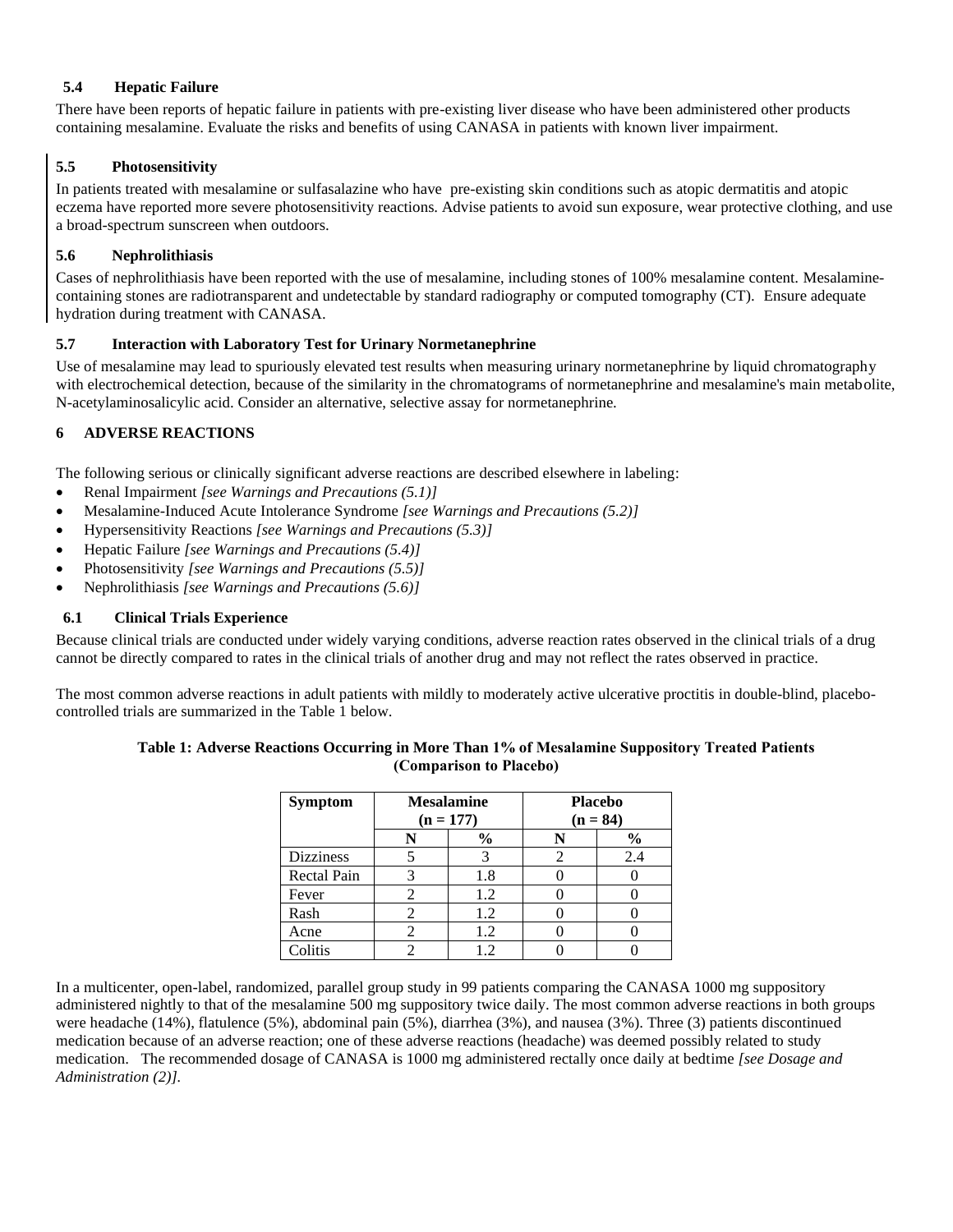## <span id="page-3-0"></span>**6.2 Postmarketing Experience**

The following adverse reactions have been identified during post-approval use of CANASA or other mesalamine-containing products. Because these reactions are reported voluntarily from a population of uncertain size, it is not always possible to reliably estimate their frequency or establish a causal relationship to drug exposure.

- *Body as a Whole:* drug fever, fatigue, lupus-like syndrome, medication residue
- *Cardiac Disorders:* myocarditis, pericarditis, pericardial effusion *[see Warnings and Precautions (5.3)]*
- *Endocrine:* Nephrogenic diabetes insipidus
- *Eye disorders*: eye swelling
- *Gastrointestinal Disorders*: abdominal cramps, abdominal distension, anal pruritus, anorectal discomfort, constipation, feces discolored, flatulence, frequent bowel movements, gastrointestinal bleeding, mucus stools, nausea, painful defecation, pancreatitis, proctalgia, rectal discharge, rectal tenesmus, stomach discomfort, vomiting
- *Hepatic Disorders:* cholestatic jaundice, hepatitis, jaundice, Kawasaki-like syndrome including changes in liver enzymes, liver necrosis, liver failure
- *Hematologic Disorders:* agranulocytosis, aplastic anemia, thrombocytopenia
- *Neurological/Psychiatric Disorders:* Guillain-Barre syndrome, peripheral neuropathy, transverse myelitis, intracranial hypertension
- *Renal Disorders:* interstitial nephritis, renal failure, minimal change disease, nephrolithiasis *[see Warnings and Precautions (5.1, 5.6)]*
- *Respiratory, Thoracic and Mediastinal Disorders:* hypersensitivity pneumonitis (including allergic alveolitis, eosinophilic pneumonitis, interstitial pneumonitis)
- *Skin and Subcutaneous Tissue Disorder:* alopecia, erythema, erythema nodosum, pruritus, psoriasis*,* pyoderma gangrenosum, urticaria
- *Urogenital:* reversible oligospermia

# <span id="page-3-1"></span>**7 DRUG INTERACTIONS**

# <span id="page-3-2"></span>**7.1 Nephrotoxic Agents, Including Non-Steroidal Anti-Inflammatory Drugs**

The concurrent use of mesalamine with known nephrotoxic agents, including nonsteroidal anti-inflammatory drugs (NSAIDs) may increase the risk of nephrotoxicity. Monitor patients taking nephrotoxic drugs for changes in renal function and mesalamine-related adverse reactions *[see Warnings and Precautions (5.1)].*

#### <span id="page-3-3"></span>**7.2 Azathioprine or 6-Mercaptopurine**

The concurrent use of mesalamine with azathioprine or 6-mercaptopurine and/or other drugs known to cause myelotoxicity may increase the risk for blood disorders, bone marrow failure, and associated complications. If concomitant use of CANASA and azathioprine or 6-mercaptopurine cannot be avoided, monitor blood tests, including complete blood cell counts and platelet counts.

#### <span id="page-3-4"></span>**7.3 Interference With Urinary Normetanephrine Measurements**

Use of mesalamine may lead to spuriously elevated test results when measuring urinary normetanephrine by liquid chromatography with electrochemical detection, because of the similarity in the chromatograms of normetanephrine and mesalamine's main metabolite, N-acetylaminosalicylic acid. Consider an alternative, selective assay for normetanephrine *[see Warnings and Precautions (5.7)]*.

# <span id="page-3-5"></span>**8 USE IN SPECIFIC POPULATIONS**

# <span id="page-3-6"></span>**8.1 Pregnancy**

#### Risk Summary

Limited published data on mesalamine use in pregnant women are insufficient to inform a drug-associated risk. No evidence of teratogenicity was observed in rats or rabbits when treated during gestation with orally administered mesalamine at doses greater than the recommended human intra-rectal dose *(see Data)*.

The estimated background risk of major birth defects and miscarriage for the indicated populations is unknown. Adverse outcomes in pregnancy occur regardless of the health of the mother or the use of medications. In the U.S. general population, the estimated background risk of major birth defects and miscarriage in clinically recognized pregnancies is 2 to 4% and 15 to 20%, respectively.

#### Data

### *Animal Data*

Reproduction studies have been performed in rats at oral doses up to 320 mg/kg/day (about 1.7 times the recommended human intrarectal dose of CANASA, based on body surface area) and in rabbits at oral doses up to 495 mg/kg/day (about 5.4 times the recommended human intra-rectal dose of CANASA, based on body surface area) following administration during the period of organogenesis, and have revealed no evidence of impaired fertility or harm to the fetus due to mesalamine.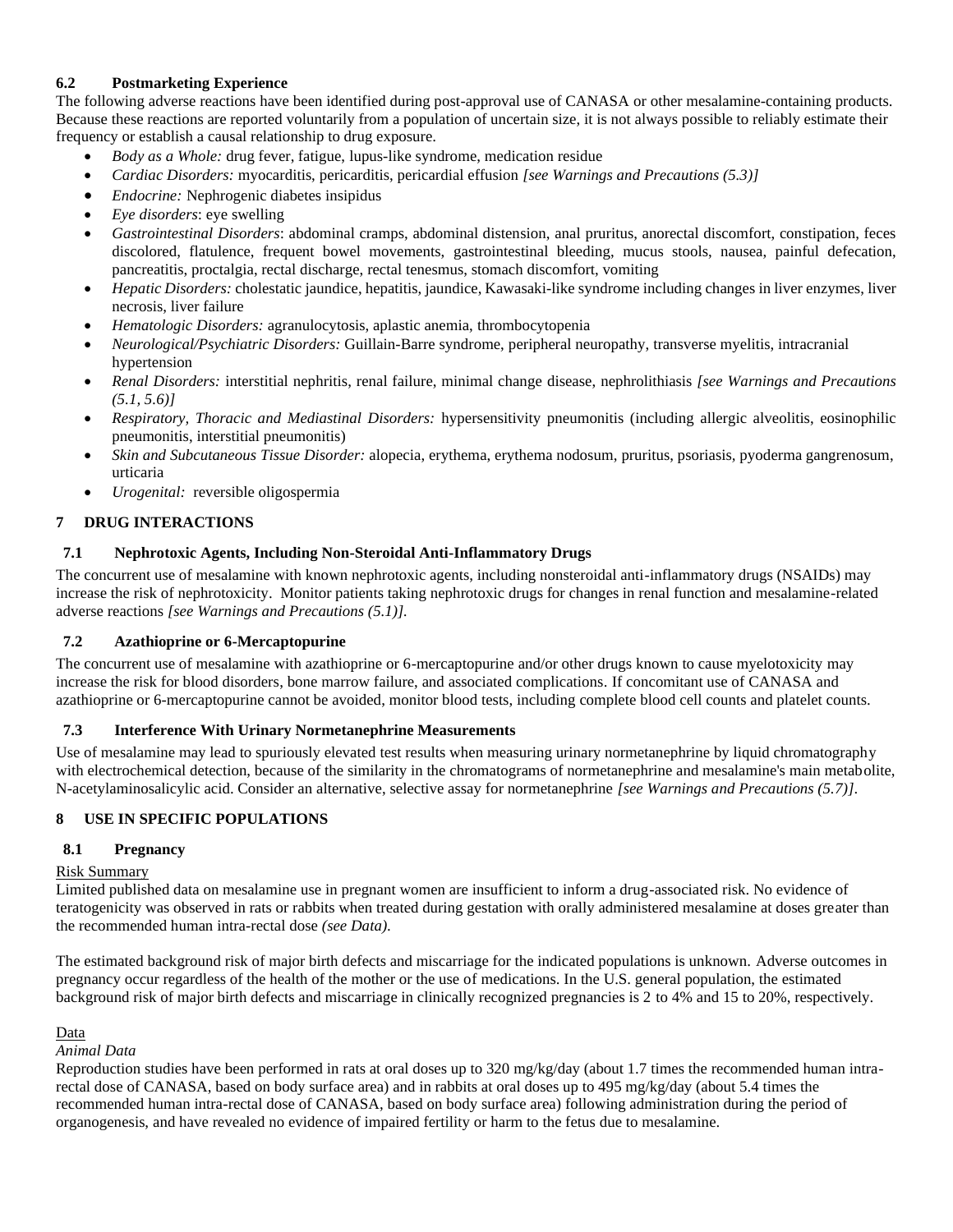## <span id="page-4-0"></span>**8.2 Lactation**

#### Risk Summary

Mesalamine and its N-acetyl metabolite are present in human milk in undetectable to small amounts *(see Data)*. There are limited reports of diarrhea in breastfed infants. There is no information on the effects of the drug on milk production. The lack of clinical data during lactation precludes a clear determination of the risk of CANASA to an infant during lactation; therefore, the developmental and health benefits of breastfeeding should be considered along with the mother's clinical need for CANASA and any potential adverse effects on the breastfed child from CANASA or from the underlying maternal conditions.

#### Clinical Considerations

Monitor breastfed infants for diarrhea.

### Data

In published lactation studies, maternal mesalamine doses from various oral and rectal formulations and products ranged from 500 mg to 3 g daily. The concentration of mesalamine in milk ranged from non-detectable to 0.11 mg/L. The concentration of the N-acetyl-5 aminosalicylic acid metabolite ranged from 5 to 18.1 mg/L. Based on these concentrations, estimated infant daily dosages for an exclusively breastfed infant are 0 to 0.017 mg/kg/day of mesalamine and 0.75 to 2.72 mg/kg/day of N-acetyl-5-aminosalicylic acid.

## <span id="page-4-1"></span>**8.4 Pediatric Use**

The safety and effectiveness of CANASA in pediatric patients for the treatment of mildly to moderately active ulcerative proctitis have not been established. CANASA was evaluated for the treatment of ulcerative proctitis in a 6-week, open-label, single-arm study in 49 patients 5 to 17 years of age, which only included 14 patients with histologically-confirmed cases of ulcerative proctitis. However, efficacy was not demonstrated. Adverse reactions seen in pediatric patients in this trial (abdominal pain, headache, pyrexia, pharyngolaryngeal pain, diarrhea and vomiting) were similar to those seen in adult patients.

# <span id="page-4-2"></span>**8.5 Geriatric Use**

Clinical trials of CANASA did not include sufficient numbers of patients aged 65 years and over to determine whether they respond differently from younger patients. Reports from uncontrolled clinical studies and postmarketing reporting systems suggested a higher incidence of blood dyscrasias (i.e., agranulocytosis, neutropenia and pancytopenia) in patients receiving mesalamine-containing products such as CANASA who were 65 years or older compared to younger patients. Monitor complete blood cell counts and platelet counts in elderly patients during treatment with CANASA. In general, consider the greater frequency of decreased hepatic, renal, or cardiac function, and of concurrent disease or other drug therapy in elderly patients when prescribing CANASA *[see Use in Specific Populations (8.6)]*.

#### <span id="page-4-3"></span>**8.6 Renal Impairment**

Mesalamine is known to be substantially excreted by the kidney, and the risk of adverse reactions may be greater in patients with impaired renal function. Evaluate renal function in all patients prior to initiation and periodically while on CANASA therapy. Monitor patients with known renal impairment or history of renal disease or taking nephrotoxic drugs for decreased renal function and mesalamine-related adverse reactions *[see Warnings and Precautions (5.1), Drug Interactions (7.1) and Adverse Reactions (6.2)]*.

# <span id="page-4-4"></span>**10 OVERDOSAGE**

Mesalamine absorption from the colon is limited; however, CANASA is an aminosalicylate, and symptoms of salicylate toxicity include nausea, vomiting and abdominal pain, tachypnea, hyperpnea, tinnitus, and neurologic symptoms (headache, dizziness, confusion, seizures). Severe salicylate intoxication may lead to electrolyte and blood pH imbalance and potentially to other organ (e.g., renal and liver) involvement. There is no specific antidote for mesalamine overdose. Correct fluid and electrolyte imbalance by the administration of appropriate intravenous therapy and maintain adequate renal function.

# <span id="page-4-5"></span>**11 DESCRIPTION**

The active ingredient in CANASA 1000 mg suppositories for rectal use is mesalamine, also known as mesalazine or 5-aminosalicylic acid (5-ASA). Chemically, mesalamine is 5-amino-2-hydroxybenzoic acid, and is classified as an aminosalicylate. Each CANASA rectal suppository contains 1000 mg of mesalamine (USP) in a base of Hard Fat, NF.

The empirical formula is  $C_7H_7NO_3$ , representing a molecular weight of 153.14. The structural formula is: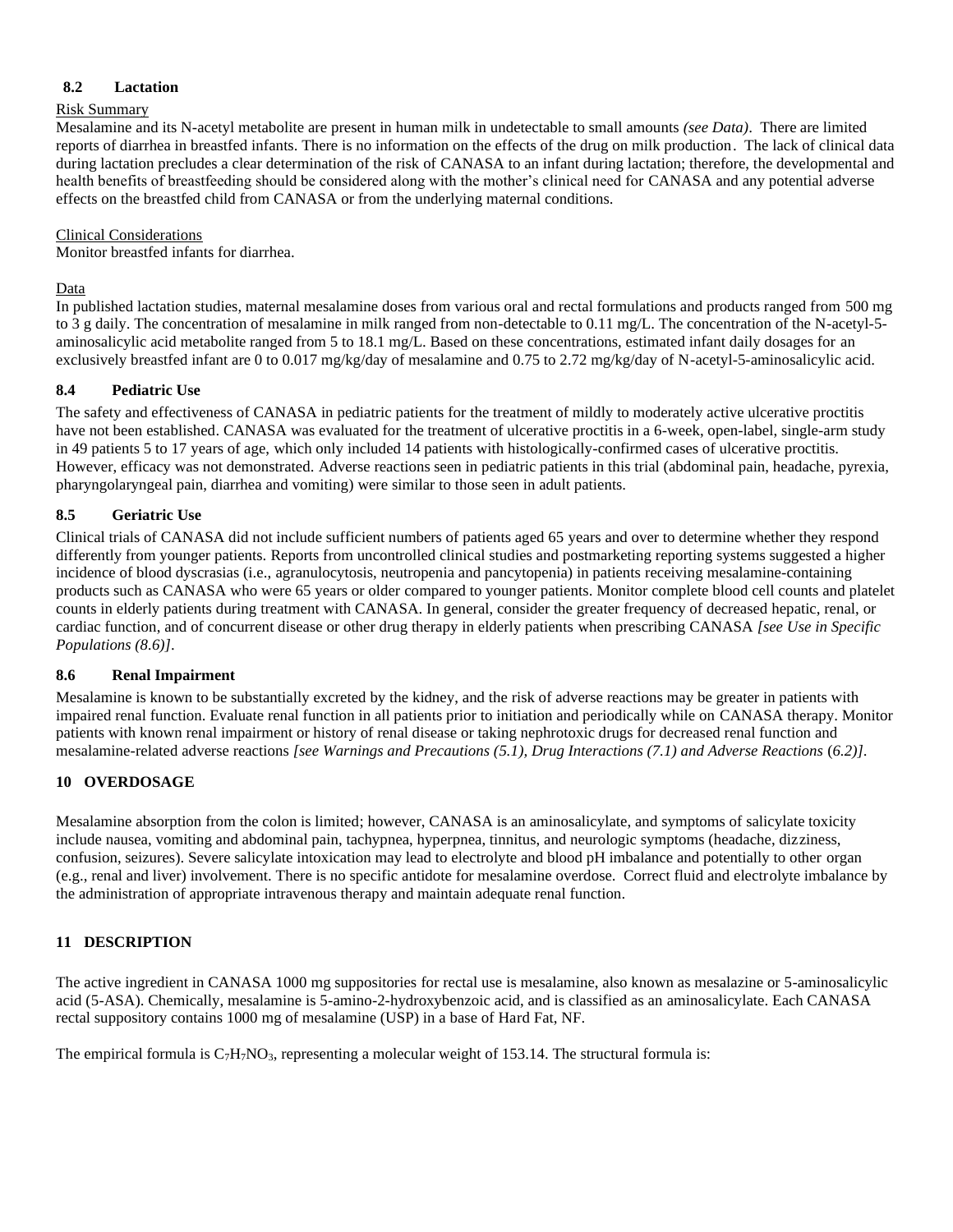

### <span id="page-5-0"></span>**12 CLINICAL PHARMACOLOGY**

#### <span id="page-5-1"></span>**12.1 Mechanism of Action**

The mechanism of action of mesalamine is not fully understood, but appears to be a topical anti-inflammatory effect on colonic epithelial cells. Mucosal production of arachidonic acid metabolites, both through the cyclooxygenase pathways, i.e., prostanoids, and through the lipoxygenase pathways, i.e., leukotrienes and hydroxyeicosatetraenoic acids, is increased in patients with ulcerative colitis, and it is possible that mesalamine diminishes inflammation by blocking cyclooxygenase and inhibiting prostaglandin production in the colon.

## <span id="page-5-2"></span>**12.3 Pharmacokinetics**

#### Absorption

Mesalamine (5-ASA) administered as a rectal suppository is variably absorbed. In patients with ulcerative colitis treated with mesalamine 500 mg rectal suppositories, administered once every eight hours for six days, the mean mesalamine peak plasma concentration ( $C_{\text{max}}$ ) was 353 ng/mL (CV=55%) following the initial dose and 361 ng/mL (CV=67%) at steady state. The mean minimum steady state plasma concentration ( $C_{\text{min}}$ ) was 89 ng/mL (CV=89%). Absorbed mesalamine does not accumulate in the plasma.

#### Distribution

Mesalamine administered as a rectal suppository distributes in rectal tissue to some extent.

#### Elimination

In patients with ulcerative proctitis treated with mesalamine 500 mg as a rectal suppository every 8 hours for 6 days, the mean elimination half-life was 5 hours (CV=73%) for 5-ASA and 5 hours (CV=63%) for N-acetyl-5-ASA, the active metabolite, following the initial dose. At steady state, the mean elimination half-life was 7 hours for both 5-ASA and N-acetyl-5-ASA (CV=102% for 5- ASA and 82% for N-acetyl-5-ASA).

#### *Metabolism*

The absorbed mesalamine is extensively metabolized, mainly to N-acetyl-5-ASA in the liver and in the gut mucosal wall. In patients with ulcerative colitis treated with one mesalamine 500 mg rectal suppository every eight hours for six days, the peak concentration  $(C_{\text{max}})$  of N-acetyl-5-ASA ranged from 467 ng/mL to 1399 ng/mL following the initial dose and from 193 ng/mL to 1304 ng/mL at steady state.

#### *Excretion*

Mesalamine is eliminated from plasma mainly by urinary excretion, predominantly as N-acetyl-5-ASA. In patients with ulcerative proctitis treated with mesalamine 500 mg as a rectal suppository every 8 hours for 6 days, 12% or less of the dose was eliminated in urine as unchanged 5-ASA and 8% to 77% was eliminated as N-acetyl-5-ASA following the initial dose. At steady state, 11% or less of the dose was eliminated in the urine as unchanged 5-ASA and 3% to 35% was eliminated as N-acetyl-5-ASA.

# <span id="page-5-3"></span>**13 NONCLINICAL TOXICOLOGY**

# <span id="page-5-4"></span>**13.1 Carcinogenesis, Mutagenesis, Impairment of Fertility**

Mesalamine caused no increase in the incidence of neoplastic lesions over controls in a two-year study of Wistar rats fed up to 320 mg/kg/day of mesalamine admixed with diet (about 1.7 times the recommended human intra-rectal dose of CANASA, based on body surface area).

Mesalamine was not mutagenic in the Ames test, the mouse lymphoma cell  $(TK^{+\prime})$  forward mutation test, or the mouse micronucleus test.

No effects on fertility or reproductive performance of the male and female rats were observed at oral mesalamine doses up to 320 mg/kg/day (about 1.7 times the recommended human intra-rectal dose of CANASA, based on body surface area).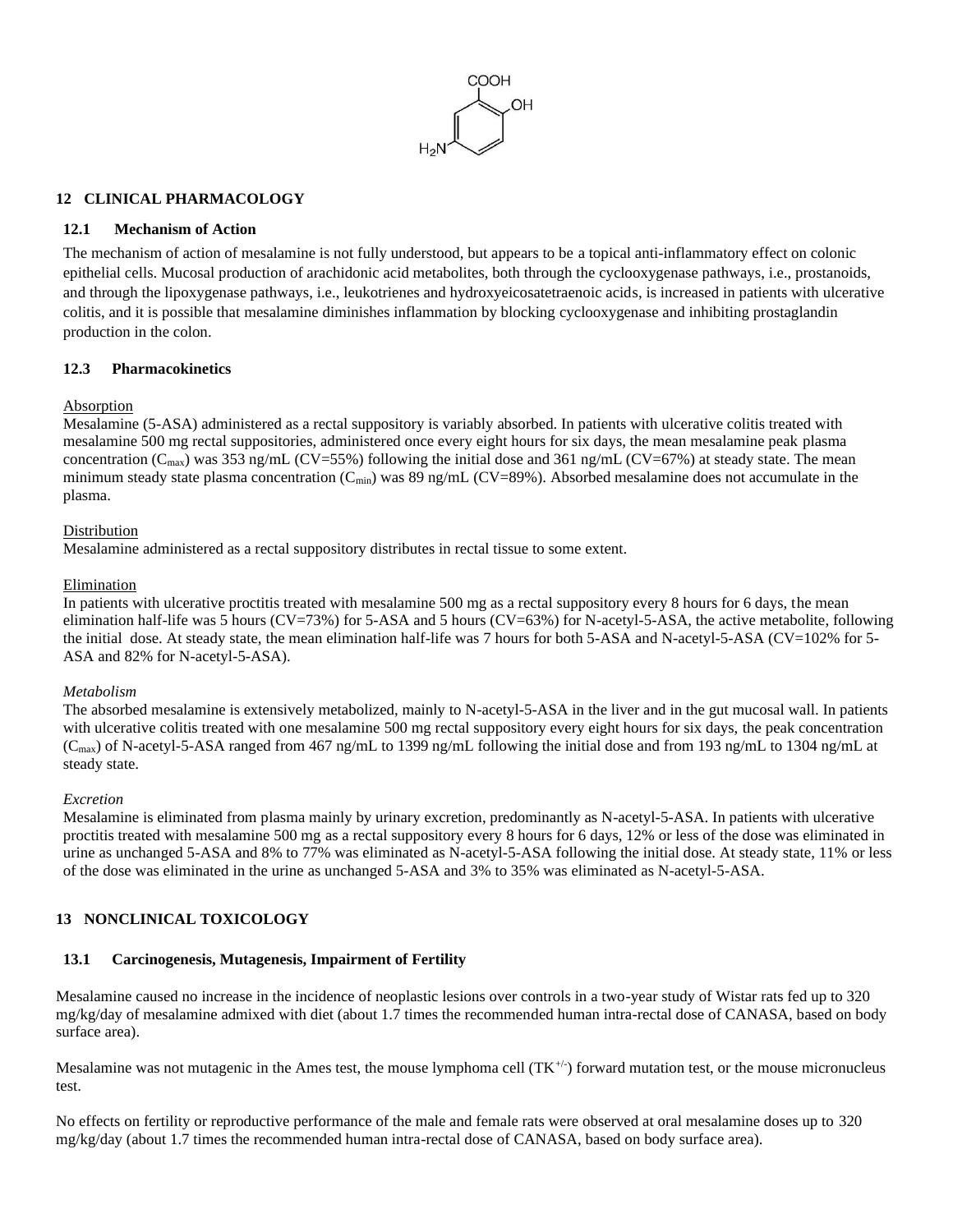#### <span id="page-6-0"></span>**13.2 Animal Toxicology and/or Pharmacology**

Toxicology studies of mesalamine were conducted in rats, mice, rabbits and dogs, and the kidney was the main target organ of toxicity. In rats, adverse renal effects were observed at a single oral dose of 600 mg/kg (about 3.2 times the recommended human intra-rectal dose of CANASA, based on body surface area) and at intravenous doses of >214 mg/kg (about 1.2 times the recommended human intra-rectal dose of CANASA, based on body surface area). In a 13-week oral gavage toxicity study in rats, papillary necrosis and/or multifocal tubular injury were observed in males receiving 160 mg/kg (about 0.86 times the recommended human intra-rectal dose of CANASA, based on body surface area) and in both males and females at 640 mg/kg (about 3.5 times the recommended human intra-rectal dose of CANASA, based on body surface area). In a combined 52-week toxicity and 127-week carcinogenicity study in rats, degeneration of the kidneys and hyalinization of basement membranes and Bowman's capsule were observed at oral doses of 100 mg/kg/day (about 0.54 times the recommended human intra-rectal dose of CANASA, based on body surface area) and above. In a 14 day rectal toxicity study of mesalamine suppositories in rabbits, intra-rectal doses up to 800 mg/kg (about 8.6 times the recommended human intra-rectal dose of CANASA, based on body surface area) was not associated with any adverse effects. In a six-month oral toxicity study in dogs, doses of 80 mg/kg (about 1.4 times the recommended human intra-rectal dose of CANASA, based on body surface area) and higher caused renal pathology similar to that described for the rat. In a rectal toxicity study of mesalamine suppositories in dogs, a dose of 166.6 mg/kg (about 3 times the recommended human intra-rectal dose of CANASA, based on body surface area) produced chronic nephritis and pyelitis. In the 12-month eye toxicity study in dogs, keratoconjunctivitis sicca (KCS) occurred at oral doses of 40 mg/kg (about 0.72 times the recommended human intra-rectal dose of CANASA, based on body surface area) and above.

# <span id="page-6-1"></span>**14 CLINICAL STUDIES**

Two double-blind, placebo-controlled, multicenter trials of mesalamine suppositories were conducted in North America in adult patients with mildly to moderately active ulcerative proctitis. The regimen in Study 1 was a 500 mg mesalamine suppository administered rectally three times daily and in Study 2 was a 500 mg mesalamine suppository administered rectally twice daily. In both trials, patients had an average extent of proctitis (upper disease boundary) of approximately 10 cm and approximately 80% of patients had multiple prior episodes of proctitis. A total of 173 patients were evaluated (Study 1, N=79; Study 2, N=94), of which 89 patients received mesalamine, and 84 patients received placebo. The mean age of patients was 39 years (range 17 to 73 years), 60% were female, and 97% were white.

The primary measures of efficacy were clinical disease activity index (DAI) and histologic evaluations in both trials. The DAI is a composite index reflecting rectal bleeding, stool frequency, mucosal appearance at endoscopy, and a physician's global assessment of disease. Patients were evaluated clinically and sigmoidoscopically after 3 and 6 weeks of treatment.

Compared to placebo, mesalamine suppositories were statistically  $(p<0.01)$  superior to placebo in both trials with respect to improvement in stool frequency, rectal bleeding, mucosal appearance, disease severity, and overall disease activity after 3 and 6 weeks of treatment. The effectiveness of mesalamine suppositories was statistically significant irrespective of sex, extent of proctitis, duration of current episode, or duration of disease.

An additional multicenter, open-label, randomized, parallel group study in 99 patients diagnosed with mildly to moderately ulcerative proctitis compared 1000 mg CANASA administered rectally once daily at bedtime (N=35) to 500 mg mesalamine suppository administered rectally twice daily, in the morning and at bedtime (N=46), for 6 weeks.

The primary measures of efficacy included the clinical disease activity index (DAI) and histologic evaluations. Patients were evaluated clinically and sigmoidoscopically at 3 and 6 weeks of treatment.

The efficacy at 6 weeks was not different between the treatment groups. Both were effective in the treatment of ulcerative proctitis and resulted in a significant decrease at 6 weeks in DAI: in the mesalamine 500 mg twice daily group, the mean DAI value decreased from 6.6 to 1.6, and in the 1000 mg at bedtime group, the mean DAI value decreased from 6.2 to 1.3, which represents a decrease of greater than 75% in both groups. After 6 weeks of treatment, a DAI score of less than 3 was achieved in 78% of patients in the mesalamine 500 mg twice daily group and 86% of patients in the CANASA 1000 mg once daily group. The recommended dosage of CANASA is 1000 mg administered rectally once daily at bedtime *[see Dosage and Administration (2)].*

#### <span id="page-6-2"></span>**16 HOW SUPPLIED/STORAGE AND HANDLING**

CANASA 1000 mg suppositories for rectal administration are available as bullet shaped, light tan to grey suppositories containing 1000 mg mesalamine supplied in boxes of 30 and 42 individually plastic wrapped suppositories (NDC 58914-501-56 and 58914-501- 42).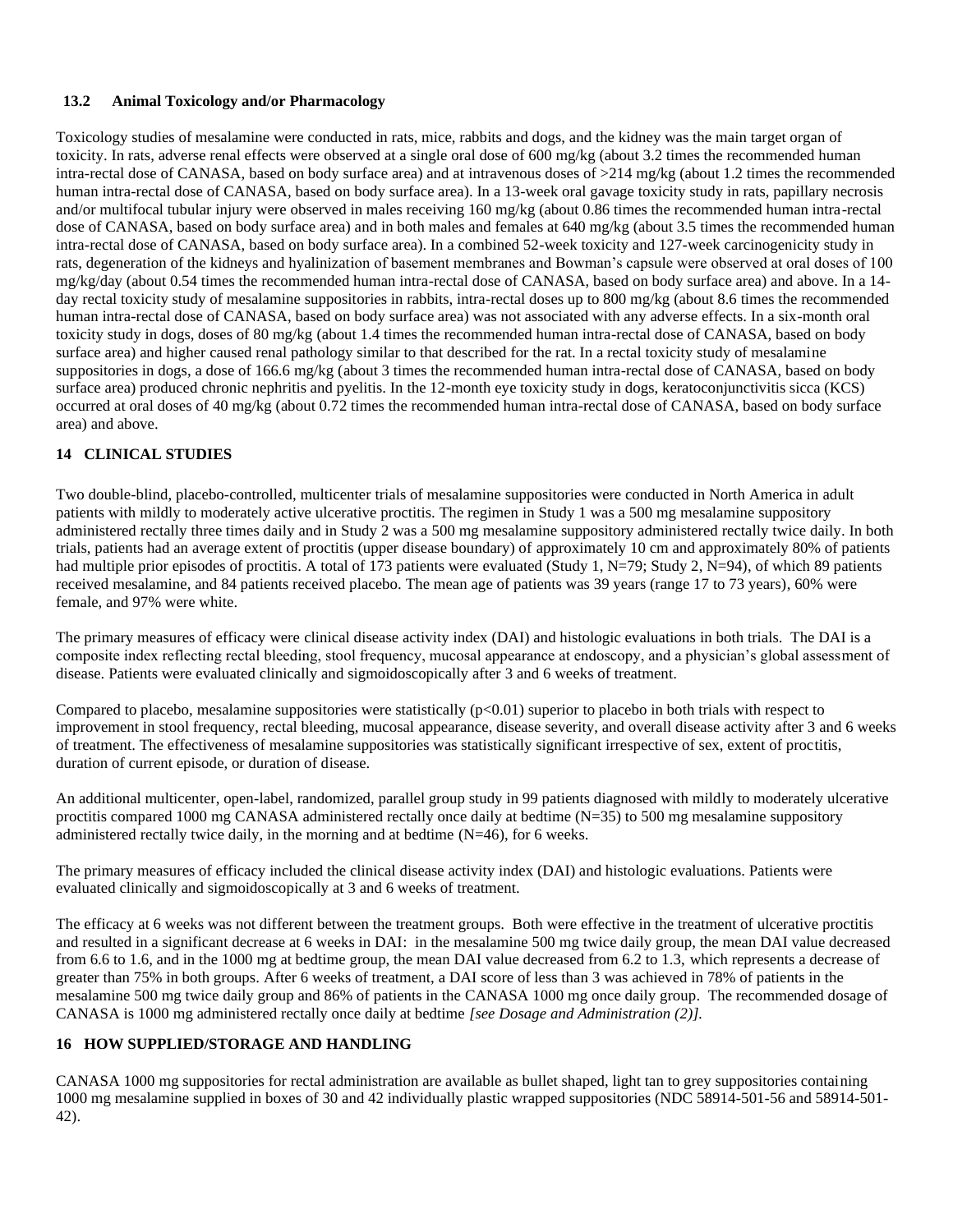Store below 25ºC (77ºF), may be refrigerated. Keep away from direct heat, light or humidity.

# <span id="page-7-0"></span>**17 PATIENT COUNSELING INFORMATION**

Advise patients to read the FDA-approved patient labeling (Patient Information)

#### Administration *[see Dosage and Administration (2)]*

Advise patients:

- Do not cut or break the suppository.
- Retain the suppository for one to three hours or longer, if possible.
- Drink an adequate amount of fluids*.*
- If a dose of CANASA is missed, administer as soon as possible, unless it is almost time for next dose. Do not use two CANASA suppositories at the same time to make up for a missed dose.
- CANASA suppositories will cause staining of direct contact surfaces, including but not limited to fabrics, flooring, painted surfaces, marble, granite, vinyl, and enamel. Keep CANASA away from these surfaces to prevent staining.

#### Renal Impairment

• Inform patients that CANASA may decrease their renal function, especially if they have known renal impairment or are taking nephrotoxic drugs, including NSAIDs, and periodic monitoring of renal function will be performed while they are on therapy. Advise patients to complete all blood tests ordered by their healthcare provider *[see Warnings and Precautions (5.1), Drug Interactions (7.1)]*.

#### Mesalamine-Induced Acute Intolerance Syndrome and Other Hypersensitivity Reactions

• Inform patients of the signs and symptoms of hypersensitivity reactions. Instruct patients to stop taking CANASA and report to their healthcare provider if they experience new or worsening symptoms Acute Intolerance Syndrome (cramping, abdominal pain, bloody diarrhea, fever, headache, malaise, conjunctivitis and rash) or other symptoms suggestive of mesalamine-induced hypersensitivity *[see Warnings and Precautions (5.2, 5.3)]*.

#### Hepatic Failure

• Inform patients with known liver disease of the signs and symptoms of worsening liver function and advise them to report to their healthcare provider if they experience such signs or symptoms *[see Warnings and Precautions (5.4)]*.

#### **Photosensitivity**

• Advise patients with pre-existing skin conditions to avoid sun exposure, wear protective clothing, and use a broadspectrum sunscreen when outdoors *[see Warnings and Precautions (5.5)]*.

#### Nephrolithiasis

• Instruct patients to drink an adequate amount of fluids during treatment in order to minimize the risk of kidney stone formation and to contact their healthcare provider if they experience signs or symptoms of a kidney stone (e.g., severe side or back pain, blood in the urine) *[see Warnings and Precautions (5.6)]*.

#### Blood Disorders

• Inform elderly patients and those taking azathioprine or 6-mercaptopurine of the risk for blood disorders and the need for periodic monitoring of complete blood cell counts and platelet counts while on therapy. Advise patients to complete all blood tests ordered by their healthcare provider *[see Drug Interactions (7.2), Use in Specific Populations (8.5)]*.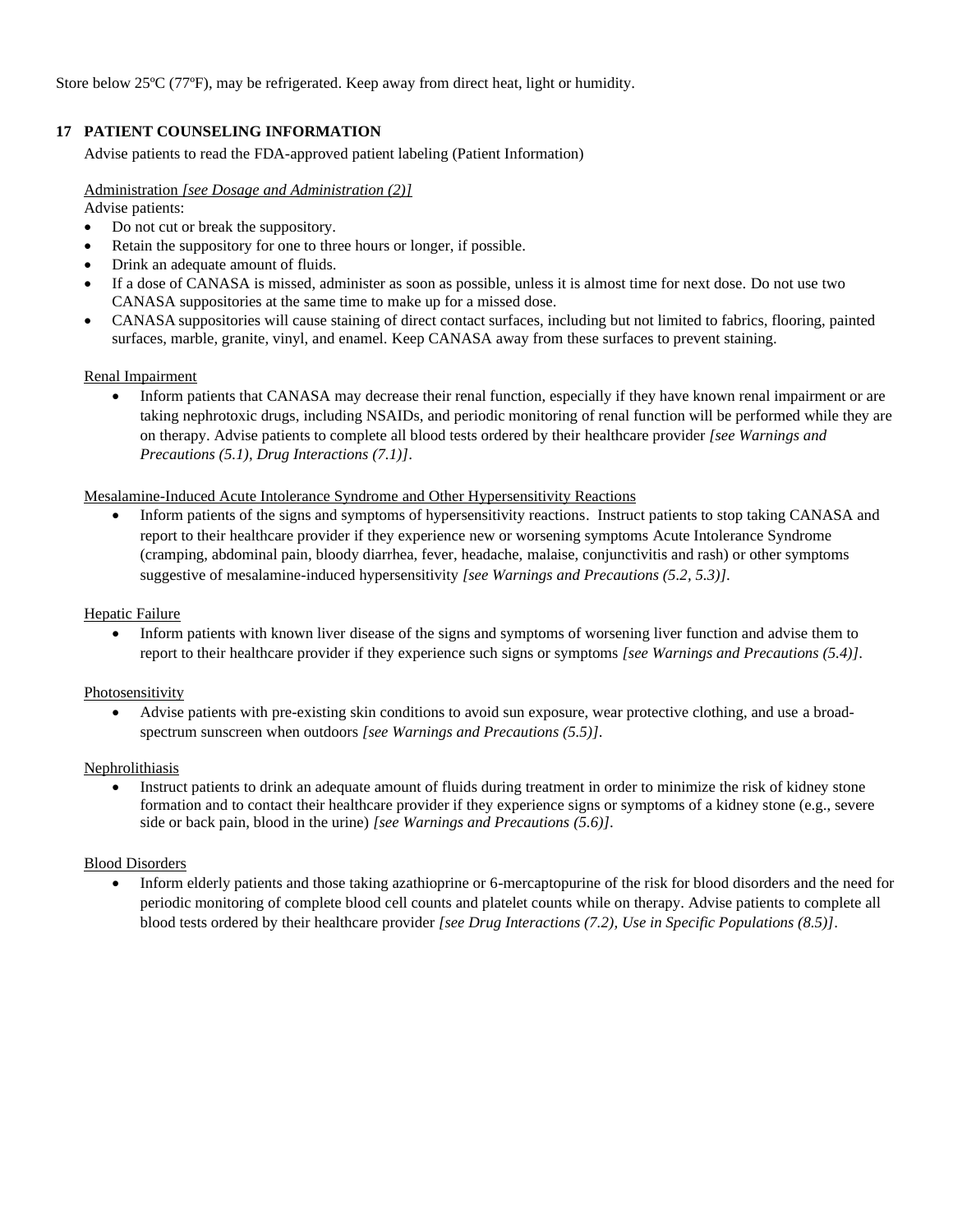Distributed by: Allergan USA, Inc. Madison, NJ 07940

© 2020 Allergan. All rights reserved.

**Patented. See** [www.allergan.com/patents](http://www.allergan.com/patents)

CANASA® is a registered trademark of Aptalis Pharma Canada ULC, an Allergan affiliate. For more information, go to www.canasa.com or call 1-800-678-1605.

v2.0USPI0501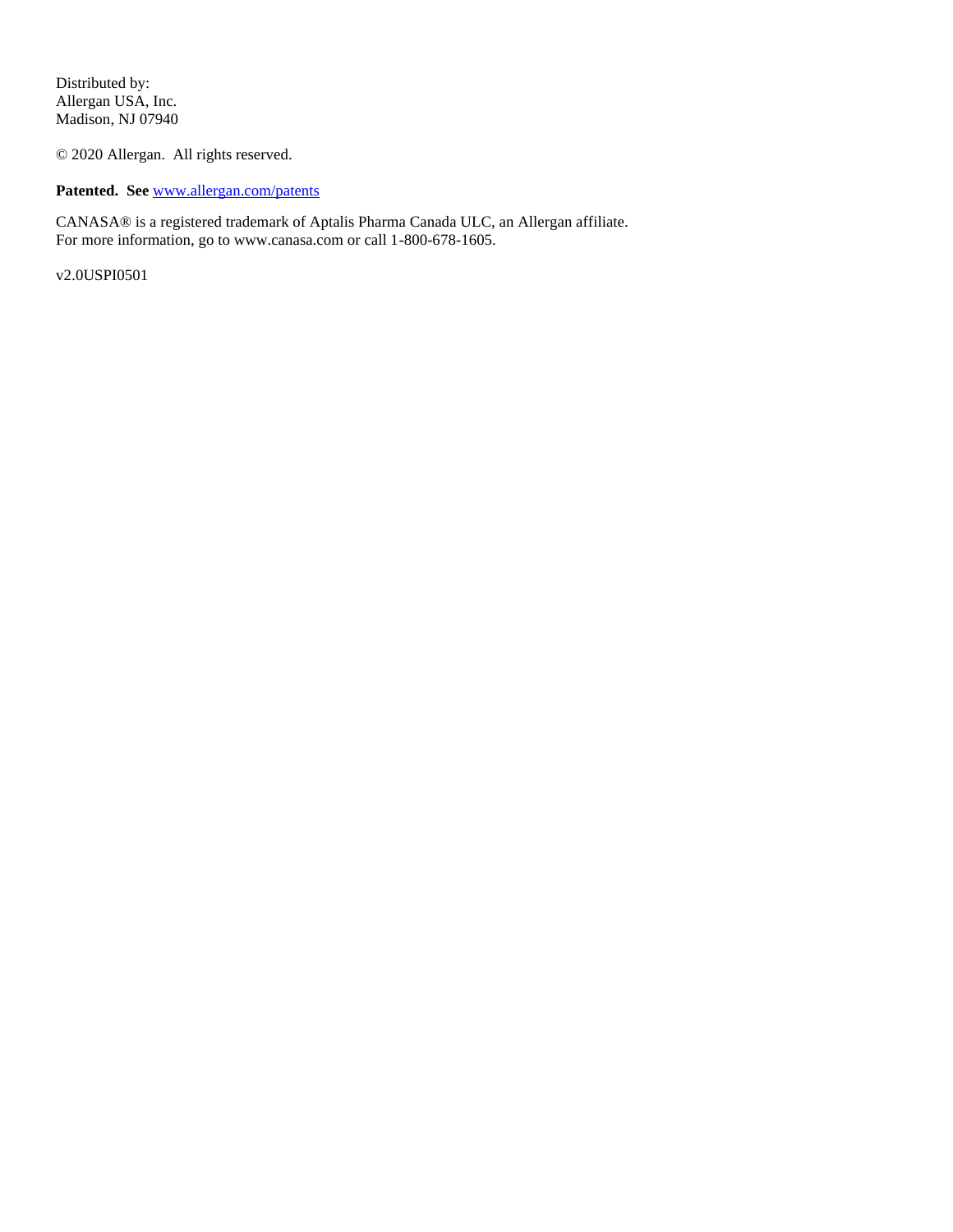#### **PATIENT INFORMATION CANASA (Kay-nay-suh) (mesalamine) suppositories, for rectal use**

# **What is CANASA?**

CANASA is a prescription medicine used to treat adults with active ulcerative proctitis (ulcerative rectal colitis). **It is not known if CANASA is safe and effective in children.** 

## **Do not use CANASA if you are:**

- allergic to medicines that contain salicylates, including aspirin.
- allergic to mesalamine or any of the ingredients in CANASA. See the end of this Patient Information leaflet for a complete list of ingredients in CANASA.

Ask your doctor if you are not sure if your medicine is listed above.

## **Before using CANASA, tell your doctor if you have any medical conditions, including if you:**

• have a history of allergic reaction to the medicine sulfasalazine (Azulfidine).

- have kidney problems.
- have ever had inflammation of the sac around your heart (pericarditis).
- have liver problems.
- are pregnant or plan to become pregnant. It is not known if CANASA can harm your unborn baby.
- are breastfeeding or plan to breastfeed. CANASA can pass into your breast milk. Talk to your doctor about the best way to feed your baby if you use CANASA.

### **Tell your doctor about all the medicines you take,** including prescription and over-the-counter medicines, vitamins and herbal supplements.

Using CANASA with certain other medicines may affect each other. Using CANASA with other medicines can cause serious side effects.

**Especially tell your doctor** if you take nonsteroidal anti-inflammatory drugs (NSAIDS), or medicines that contain azathioprine or 6-mercaptopurine. Taking CANASA with NSAIDS may cause kidney problems. Taking CANASA with azathioprine or 6-mercaptopurine may cause blood problems. Ask your doctor if you are not sure if you are taking one of these medicines.

Your doctor may do certain tests during treatment with CANASA.

Know the medicines you take. Keep a list of them to show your doctor and pharmacist when you get a new medicine.

# **How should I take CANASA?**

- Use CANASA exactly as prescribed by your doctor. Your doctor will tell you how long to continue using CANASA.
- CANASA comes as a suppository that you insert into your rectum.
- **Do not** cut or break the suppository.
- Use CANASA 1 time each day at bedtime, for 3 to 6 weeks. It is not known if CANASA is safe and effective for use for longer than 6 weeks.
- After you insert CANASA in your rectum, try to keep (retain) the suppository in your rectum for 1 to 3 hours or longer if possible.
- It is important for you to stay well hydrated during treatment with CANASA. Be sure to drink plenty of fluids while taking CANASA.
- If you miss a dose of CANASA, insert it as soon as you remember. If it is almost time for your next dose, skip the missed dose. Insert the next dose at your regular time. Do not insert 2 doses at the same time.
- CANASA can stain surfaces including clothing and other fabrics, flooring, painted surfaces, marble, granite, vinyl and enamel. Keep CANASA away from these surfaces to prevent staining.

#### **What are the possible side effects of CANASA?**

# **CANASA may cause serious side effects, including:**

- **kidney problems**. Your doctor will do certain tests before you start using CANASA and during your treatment with CANASA.
- **acute intolerance syndrome and other allergic reactions.** Some people who use CANASA can have allergic type reactions, including Acute Intolerance Syndrome. Other allergic reactions can cause heart problems including an inflammation of the sac around the heart (pericarditis), blood problems, and problems with other organs in the body including the kidneys, liver and lungs. These problems usually happen in people who have had an allergic reaction to medicines containing sulfasalazine. Stop using CANASA and tell your doctor right away if you get any of these symptoms:

| o <b>cramps</b>                  | $\cap$ | fever      |
|----------------------------------|--------|------------|
| $\circ$ stomach (abdominal) pain |        | ○ headache |
| $\circ$ bloody diarrhea          |        | rash       |